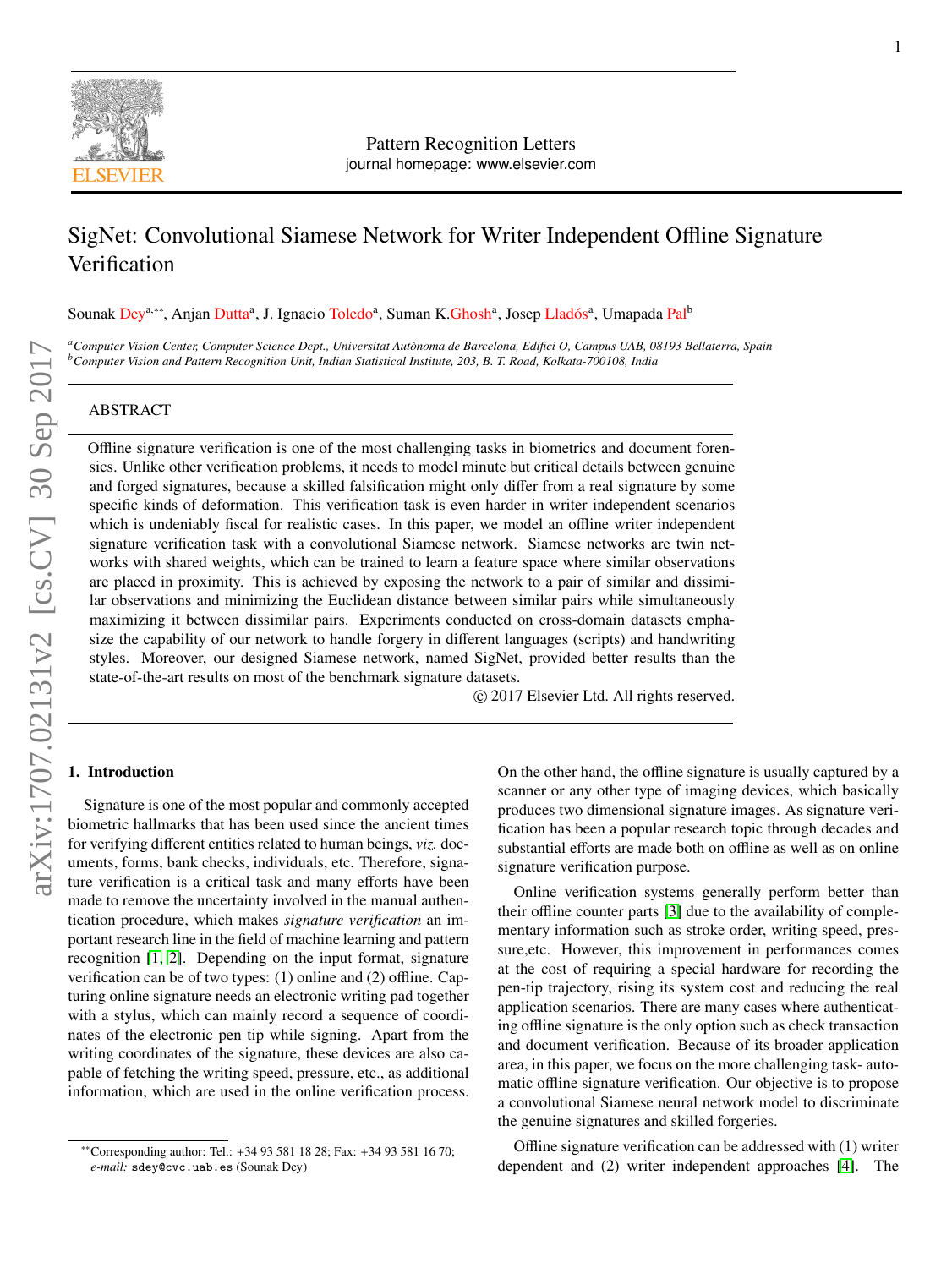writer independent scenario is preferable over writer dependent approaches, as for a functioning system, a writer dependent system needs to be updated (retrained) with every new writer (signer). For a consumer based system, such as bank, where every day new consumers can open their account this incurs huge cost. Whereas, in writer independent case, a generic system is built to model the discrepancy among the genuine and forged signatures. Training a signature verification system under a writer independent scenario, divides the available signers into train and test sets. For a particular signer, signatures are coupled as *similar* (genuine, genuine) or *dissimilar* (genuine, forged) pairs. From all the tuples of a single signer, equal number of tuples similar and dissimilar pairs are stochastically selected for balancing the number of instances. This procedure is applied to all the signers in the train and test sets to construct the training and test examples for the classifier.

In this regard a signature verifier can be efficiently modelled by a Siamese network which consists of twin convolutional networks accepting two distinct signature images coming from the tuples that are either *similar* or *dissimilar*. The constituting convolutional neural networks (CNN) are then joined by a cost function at the top, which computes a distance metric between the highest level feature representation on each side of the network. The parameters between this twin networks are shared, which in turns guarantees that two extremely similar images could not possibly be mapped by their respective networks to very different locations in feature space because each network computes the same function.

Different hand crafted features have been proposed for offline signature verification tasks. Many of them take into account the global signature image for feature extraction, such as, block codes, wavelet and Fourier series etc [\[5\]](#page-6-4). Some other methods consider the geometrical and topological characteristics of local attributes, such as position, tangent direction, blob structure, connected component and curvature [\[3\]](#page-6-2). Projection and contour based methods [\[6\]](#page-6-5) are also quite popular for offline signature verification. Apart from the above mentioned methods, approaches fabricated on direction profile [\[6,](#page-6-5) [7\]](#page-6-6), surroundedness features [\[8\]](#page-6-7), grid based methods [\[9\]](#page-6-8), methods based on geometrical moments [\[10\]](#page-6-9), and texture based features [\[11\]](#page-6-10) have also become famous in signature verification task. Few structural methods that consider the relations among local features are also explored for the same task. Examples include graph matching [\[12\]](#page-6-11) and recently proposed compact correlated features [\[13\]](#page-6-12). On the other hand, Siamese like networks are very popular for different verification tasks, such as, online signature verification [\[14\]](#page-6-13), face verification [\[15,](#page-6-14) [16\]](#page-6-15) etc. Furthermore, it has also been used for one-shot image recognition [\[17\]](#page-6-16), as well as for sketch-based image retrieval task [\[18\]](#page-6-17). Nevertheless, to the best of our knowledge, till date, convolutional Siamese network has never been used to model an offline signature verifier, which provides our main motivation.

The main contribution of this paper is the proposal of a convolutional Siamese network, named *SigNet*, for offline signature verification problem. This, in contrast to other methods based on hand crafted features, has the ability to model generic signature forgery techniques and many other related properties that envelops minute inconsistency in signatures from the training data. In contrary to other one-shot image verification tasks, the problem with signature is far more complex because of subtle variations in writing styles independent of scripts, which could also encapsulate some degrees of forgery. Here we mine this ultra fine anamorphosis and create a generic model using *SigNet*.

The rest of the paper is organized as follows: In Section [2](#page-1-0) we describe the SigNet and its architechture. Section [3](#page-3-0) presents our experimental validation and compares the proposed method with available state-of-the-art algorithms. Finally, in Section [4,](#page-6-18) we conclude the paper with a defined future direction.

## <span id="page-1-0"></span>2. SigNet: Siamese Network for Signature Verification

In this section, at first, the preprocessing performed on signature images is explained in Section [2.1.](#page-1-1) This is followed by a detailed description of the proposed Siamese architecture in Section [2.2.](#page-1-2)

#### <span id="page-1-1"></span>*2.1. Preprocessing*

Since batch training a neural network typically needs images of same sizes but the signature images we consider have different sizes ranges from  $153 \times 258$  to  $819 \times 1137$ . We resize all the images to a fixed size  $155 \times 220$  using bilinear interpolation. Afterwards, we invert the images so that the background pixels have 0 values. Furthermore, we normalize each image by dividing the pixel values with the standard deviation of the pixel values of the images in a dataset.

#### <span id="page-1-2"></span>*2.2. CNN and Siamese Network*

Deep Convolutuional Neural Networks (CNN) are multilayer neural networks consists of several convolutional layers with different kernel sizes interleaved by pooling layers, which summarizes and downsamples the output of its convolutions before feeding to next layers. To get nonlinearity rectified linear units are also used. In this work, we used different convolutional kernels with sizes starting with  $11 \times 11$  to  $3 \times 3$ . Generally a differentiable loss function is chosen so that Gradient descent can be applied and the network weights can be optimized. Given a differentiable loss function, the weights of different layers are updated using back propagation. As the optimization can not be applied to all training data where training size is large batch optimizations gives a fair alternative to optimize the network.

Siamese neural network is a class of network architectures that usually contains two identical subnetworks. The twin CNNs have the same configuration with the same parameters and shared weights. The parameter updating is mirrored across both the subnetworks. This framework has been successfully used for dimensionality reduction in weakly supervised metric learning [\[15\]](#page-6-14) and for face verification in [\[16\]](#page-6-15). These subnetworks are joined by a loss function at the top, which computes a similarity metric involving the Euclidean distance between the feature representation on each side of the Siamese network. One such loss function that is mostly used in Siamese network is the *contrastive loss* [\[15\]](#page-6-14) defined as follows: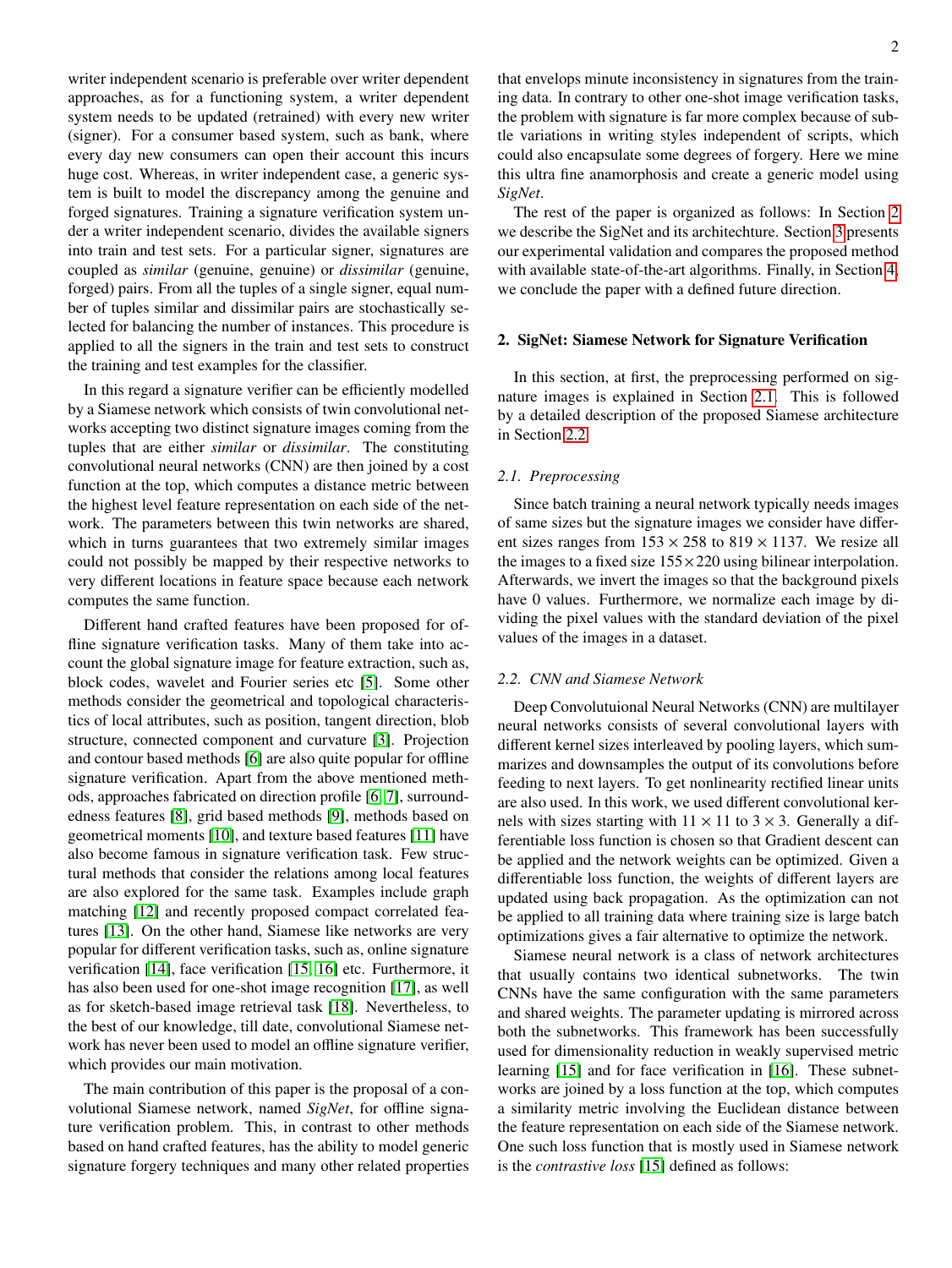

Fig. 1. Architecture of SigNet: the input layer, *i.e.* the 11×11 convolution layer with ReLU, is shown in blue, whereas all the 3×3 and 5×5 convolution layers are depicted in cyan and green respectively. All the local response normalization layers are shown in magenta, all the max pooling layers are depicted in brick color and the dropout layers are exhibited in gray. The last orange block represents the high level feature output from the constituting CNNs, which are joined by the loss function in Eqn. [1.](#page-2-0) (Best viewed in pdf)

<span id="page-2-0"></span>
$$
L(s_1, s_2, y) = \alpha (1 - y) D_w^2 + \beta y \max(0, m - D_w)^2
$$
 (1)

where  $s_1$  and  $s_2$  are two samples (here signature images),  $y$ is a binary indicator function denoting whether the two samples belong to the same class or not,  $\alpha$  and  $\beta$  are two constants and *m* is the margin equal to 1 in our case.  $D_w$  =  $|| f(s_1; w_1) - f(s_2; w_2)||_2$  is the Euclidean distance computed in the embedded feature space, *f* is an embedding function that maps a signature image to real vector space through CNN, and  $w_1$ ,  $w_2$  are the learned weights for a particular layer of the underlying network. Unlike conventional approaches that assign binary similarity labels to pairs, Siamese network aims to bring the output feature vectors closer for input pairs that are labelled as similar, and push the feature vectors away if the input pairs are dissimilar. Each of the branches of the Siamese network can be seen as a function that embeds the input image into a space. Due to the loss function selected (Eqn. [1\)](#page-2-0), this space will have the property that images of the same class (genuine signature for a given writer) will be closer to each other than images of different classes (forgeries or signatures of different writers). Both branches are joined together by a layer that computes the Euclidean distance between the two points in the embedded space. Then, in order to decide if two images belong to the similar class (genuine, genuine) or a dissimilar class (genuine, forged) one needs to determine a threshold value on the distance.

## *2.3. Architecture*

We have used a CNN architecture that is inspired by Krizhevsky *et al.* [\[19\]](#page-6-19) for an image recognition problem. For the easy reproducibility of our results, we present a full list of parameters used to design the CNN layers in Table [1.](#page-3-1) For convolution and pooling layers, we list the size of the filters as  $N \times H \times W$ , where *N* is the number of filters, *H* is the height and *W* is the width of the corresponding filter. Here, *stride* signifies the distance between the application of filters for the convolution and pooling operations, and *pad* indicates the width of added borders to the input. Here it is to be mentioned that padding is necessary in order to convolve the filter from the very first pixel in the input image. Throughout the network, we use Rectified Linear Units (ReLU) as the activation function to the output of all the convolutional and fully connected layers. For generalizing the learned features, Local Response Normalization is applied according to [\[19\]](#page-6-19), with the parameters shown in the corresponding row in Table [1.](#page-3-1) With the last two pooling layers and the first fully connected layer, we use a Dropout with a rate equal to 0.3 and 0.5, respectively.

The first convolutional layers filter the  $155 \times 220$  input signature image with 96 kernels of size  $11 \times 11$  with a stride of 1 pixels. The second convolutional layer takes as input the (response-normalized and pooled) output of the first convolutional layer and filters it with 256 kernels of size  $5 \times 5$ . The third and fourth convolutional layers are connected to one another without any intervention of pooling or normalization of layers. The third layer has 384 kernels of size  $3 \times 3$  connected to the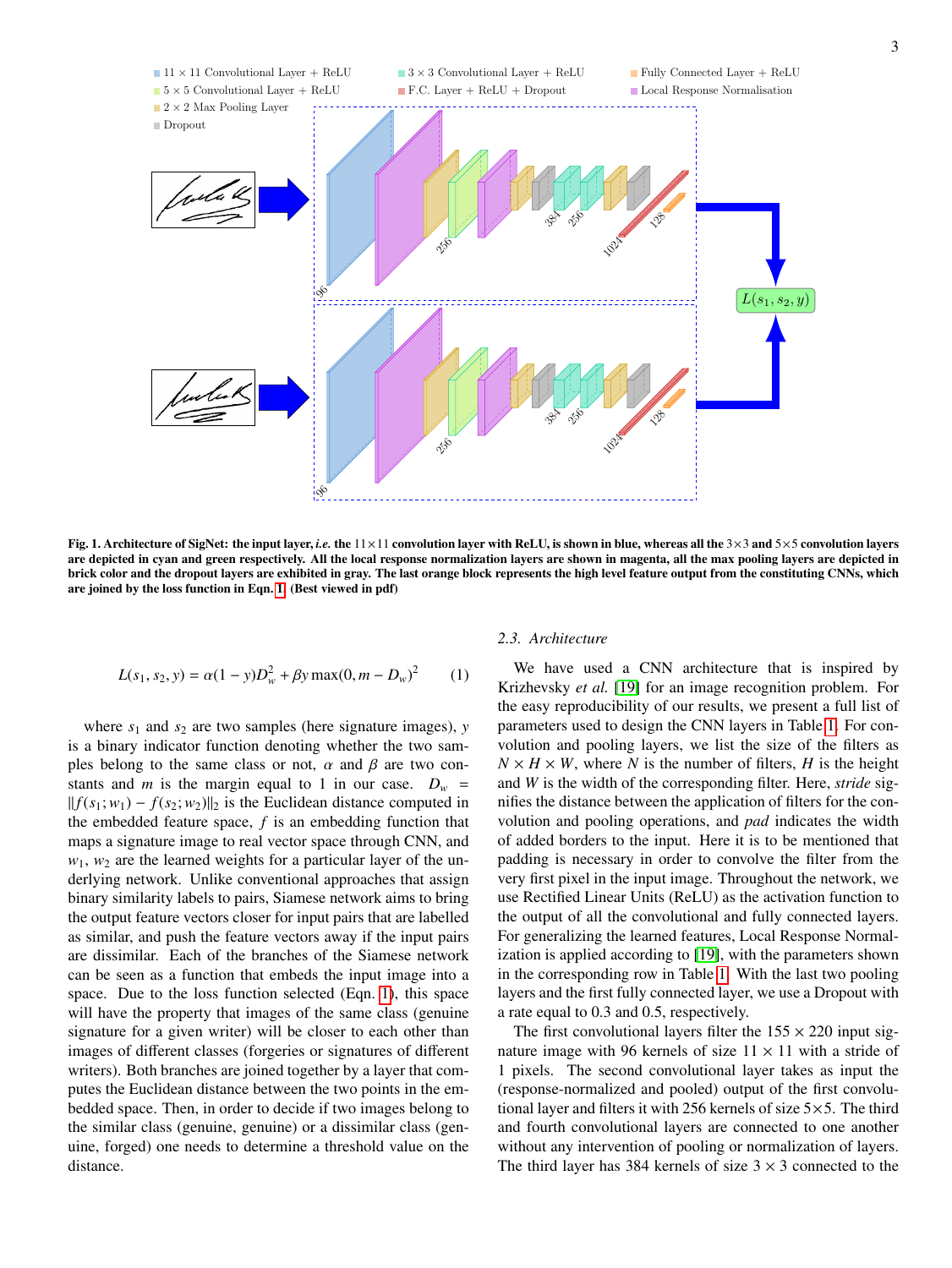

<span id="page-3-3"></span>Fig. 2. A pair of genuine (top left) and forged (bottom left) signatures, and corresponding response maps with five different filters that have produced higher energy activations in the last convolution layer of SigNet.

<span id="page-3-1"></span>Table 1. Overview of the constituting CNNs

| Layer                     | Size                     | Parameters                                         |  |  |
|---------------------------|--------------------------|----------------------------------------------------|--|--|
| Convolution               | $96 \times 11 \times 11$ | stride $= 1$                                       |  |  |
| Local Response Norm.      |                          | $\alpha = 10^{-4}, \beta = 0.75$<br>$k = 2, n = 5$ |  |  |
| Pooling                   | $96 \times 3 \times 3$   | stride $= 2$                                       |  |  |
| Convolution               | $256 \times 5 \times 5$  | stride = $1$ , pad = $2$                           |  |  |
| Local Response Norm.      |                          | $\alpha = 10^{-4}, \beta = 0.75$<br>$k = 2, n = 5$ |  |  |
| Pooling + Dropout         | $256 \times 3 \times 3$  | stride = 2, $p = 0.3$                              |  |  |
| Convolution               | $384 \times 3 \times 3$  | stride = $1$ , pad = $1$                           |  |  |
| Convolution               | $256 \times 3 \times 3$  | stride = $1$ , pad = $1$                           |  |  |
| Pooling + Dropout         | $256 \times 3 \times 3$  | stride = 2, $p = 0.3$                              |  |  |
| Fully Connected + Dropout | 1024                     | $p = 0.5$                                          |  |  |
| <b>Fully Connected</b>    | 128                      |                                                    |  |  |

(normalized, pooled, and dropout) output of the second convolutional layer. The fourth convolutional layer has 256 kernels of size  $3\times3$ . This leads to the neural network learning fewer lower level features for smaller receptive fields and more features for higher level or more abstract features. The first fully connected layer has 1024 neurons, whereas the second fully connected layer has 128 neurons. This indicates that the highest learned feature vector from each side of SigNet has a dimension equal to 128.

We initialize the weights of the model according to the work of Glorot and Bengio [\[20\]](#page-6-20), and the biases equal to 0. We trained the model using RMSprop for 20 epochs, using momentum rate equal to 0.9, and mini batch size equal to 128. We started with an intial learning rate (LR) equal to 1*e* − 4 with hyper parameters  $\rho = 0.9$  and  $\epsilon = 1e - 8$ . All these values are shown in Table [2.](#page-3-2) Our entire framework is implemented using Keras library with the TensorFlow as backend. The training was done using a GeForce GTX 1070 and a TITAN X Pascal GPU, and it took 2 to 9 hours to run approximately, depending on different databases.

Figure [2](#page-3-3) shows five different filter activations in the last convolutional layer on a pair of (genuine, forged) signatures, which have received comparatively higher discrimination. The first row corresponds to the genuine signature image, whereas, the second row corresponds to the forged one and these two sigan-

<span id="page-3-2"></span>Table 2. Training Hyper-parameters

| Parameter                  | Value                         |
|----------------------------|-------------------------------|
| Initial Learning Rate (LR) | $1e-4$                        |
| Learning Rate Schedule     | $LR \leftarrow LR \times 0.1$ |
| Weight Decay               | 0.0005                        |
| Momentum $(\rho)$          | 0.9                           |
| Fuzz factor $(\epsilon)$   | 1e-8                          |
| <b>Batch Size</b>          | 128                           |

tures are correctly classified as dissimilar by SigNet. Each column starting from the second one shows the activations under the convolution of the same filter. The responses in the respective zones show the areas or signature features that are learned by the network for distinguishing these two signatures.

#### <span id="page-3-0"></span>3. Experiments

In order to evaluate our signature verification algorithm, we have considered *four* widely used benchmark databases, *viz.*, (1) CEDAR, (2) GPDS300, (3) GPDS Synthetic Signature Database, and (4) BHSig260 signature corpus. *The source code of SigNet will be available once the paper gets accepted for publication.*

## <span id="page-3-5"></span>*3.1. Datasets*

## *3.1.1. CEDAR*

CEDAR signature database<sup>[1](#page-3-4)</sup> contains signatures of 55 signers belonging to various cultural and professional backgrounds. Each of these signers signed 24 genuine signatures 20 minutes apart. Each of the forgers tried to emulate the signatures of 3 persons, 8 times each, to produce 24 forged signatures for each of the genuine signers. Hence the dataset comprise  $55 \times 24 = 1,320$  genuine signatures as well as 1,320 forged signatures. The signature images in this dataset are available in gray scale mode.

<span id="page-3-4"></span><sup>&</sup>lt;sup>1</sup>Available at [http://www.cedar.buffalo.edu/NIJ/data/](http://www.cedar.buffalo.edu/NIJ/data/signatures.rar) [signatures.rar](http://www.cedar.buffalo.edu/NIJ/data/signatures.rar)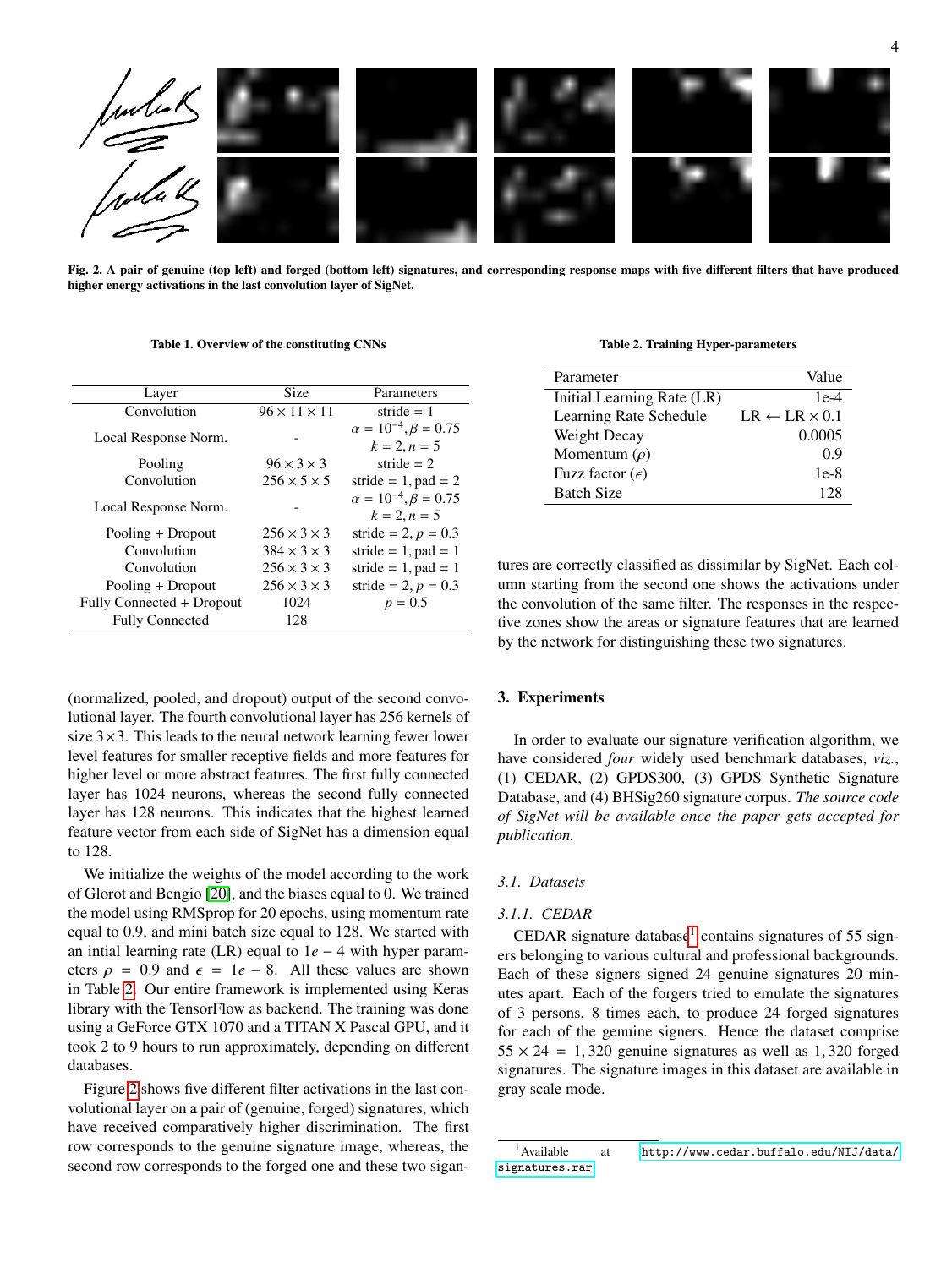## *3.1.2. GPDS300*

GPDS300 signature corpus<sup>[2](#page-4-0)</sup> comprises 24 genuine and 30 forged signatures for 300 persons. This sums up to  $300 \times 24 =$ 7, 200 genuine signatures and  $300 \times 30 = 9,000$  forged signatures. The 24 genuine signatures of each of the signers were collected in a single day. The genuine signatures are shown to each forger and are chosen randomly from the 24 genuine ones to be imitated. All the signatures in this database are available in binary form.

## *3.1.3. GPDS Synthetic*

GPDS synthetic signature database<sup>[3](#page-4-1)</sup> is built based on the synthetic individuals protocol [\[21\]](#page-6-21). This dataset is comprised of 4000 signers, where each individual has 24 genuine and 30 forged signatures resulting in  $4000 \times 24 = 96,000$  genuine and  $4000 \times 30 = 120,000$  forged signatures.

#### *3.1.4. BHSig260*

The BHSig260 signature dataset $4$  contains the signatures of 260 persons, among them 100 were signed in Bengali and 160 are signed in Hindi [\[11\]](#page-6-10). The authors have followed the same protocol as in GPDS300 to generate these signatures. Here also, for each of the signers, 24 genuine and 30 forged signatures are available. This results in  $100 \times 24 = 2,400$  genuine and  $100 \times 30 = 3,000$  forged signatures in Bengali, and  $160 \times 24 =$ 3, 840 genuine and  $160 \times 30 = 4$ , 800 forged signatures in Hindi. Even though this dataset is available together, we experimented with our method separately on the Bengali and Hindi dataset.

#### *3.2. Performance Evaluation*

A threshold *d* is used on the distance measure  $D(x_i, x_j)$  output<br>the SigNet to decide whether the signature pair (*i*) belongs by the SigNet to decide whether the signature pair  $(i, j)$  belongs to the *similar* or *dissimilar* class. We denote the signature pairs  $(i, j)$  with the same identity as  $P_{\text{similar}}$ , whereas all pairs of different identities as  $P_{\text{dissimilar}}$ . Then, we can define the set of all *true positives* (TP) at *d* as

$$
TP(d) = \{(i, j) \in \mathcal{P}_{\text{similar}}, \text{ with } D(x_i, x_j) \le d\}
$$

Similarly the set of all *true negatives* (TN) at *d* can be defined as

$$
TN(d) = \{(i, j) \in \mathcal{P}_{\text{dissimilar}}, \text{ with } D(x_i, x_j) > d\}
$$

Then the true positive rate *T PR*(*d*) and the true negative rate *T NR*(*d*) for a given signature, distance *d* are then defined as

$$
TPR(d) = \frac{|TP(d)|}{|\mathcal{P}_{\text{similar}}|}, \text{ } TNR(d) = \frac{|TN(d)|}{|\mathcal{P}_{\text{dissimilar}}|}
$$

where  $P_{\text{similar}}$  is the number of similar signature pairs. The final accuracy is computed as

$$
Accuracy = \max_{d \in D} \frac{1}{2} (TPR(d) + TNR(d))
$$
 (2)

which is the maximum accuracy obtained by varying  $d \in D$ from the minimum distance value to the maximum distance value of *<sup>D</sup>* with step equal to 0.01.

## *3.3. Experimental Protocol*

Since our method is designed for writer independent signature verification, we divide each of the datasets as follows. We randomly select *M* signers from the *K* (where  $K > M$ ) available signers of each of the datasets. We keep all the original and forged signatures of these *M* signers for training and the rest of the  $K - M$  signers for testing. Since all the above mentioned datasets contain 24 genuine signatures for each of the authors, there are only  $^{24}C_2 = 276$  (genuine, genuine) signature pairs available for each author. Similarly, since most of the datasets contain 30 (for CEDAR 24) forged signatures for each signer, there are only  $24 \times 30 = 720$  (for CEDAR  $24 \times 24 = 576$ ) (genuine, forged) signature pairs can be obtained for each author. For balancing the similar and dissimilar classes, we randomly choose only 276 (genuine, forged) signature pairs from each of the writers. This protocol results in  $M \times 276$  (genuine, genuine) as well as (genuine, forged) signature pairs for training and  $(K - M) \times 276$  for testing. Table [3](#page-4-3) shows the values of K and *M* for different datasets, that are considered for our experiments.

<span id="page-4-3"></span>Table 3. *K* and *M* values of different datasets

| <b>Datasets</b>       | K    | M    |
|-----------------------|------|------|
| <b>CEDAR</b>          | 55   | 50   |
| GPDS300               | 300  | 150  |
| <b>GPDS</b> Synthetic | 4000 | 3200 |
| Bengali               | 100  | 50   |
| Hindi                 | 160  | 100  |

Although most of the existing datasets contain forged signatures, in real life scenarios, there can be cases where getting training samples from forgers might be difficult. Thus, a system trained with genuine-forged signature pairs will be inadequate to deal with such set up. One way to deal with this type of situations is to use only the genuine signatures of other signer as forged signatures (called as *unskilled* forged signatures). To be applicable in such scenarios, we have performed an experiment only on the GPDS-300 dataset, where the genuine signatures of other writers are used as unskilled forged signatures. However, during testing, we have used genuine-forged pairs of the same signers, *i.e.*, we tested our system for it's ability to distinguish between genuine and forged signatures of the same person.

#### *3.4. Results and Discussions*

Table [4](#page-5-0) shows the accuracies of our proposed SigNet together with other state-of-the-art methods on different datasets discussed in Section [3.1.](#page-3-5) It is to be noted that SigNet outperformed the state-of-the-art methods on three datasets, *viz.* GPDS Synthetic, Bengali, and CEDAR dataset. A possible reason for the lower performance on the GPDS300 is the less number of signature samples for learning with many different signature styles. However, on GPDS Synthetic, our proposed network outperformed the same method proposed by Dutta *et al.* [\[13\]](#page-6-12) possibly because there were plenty of training samples for learning the available signature styles. Moreover, it can be

<span id="page-4-0"></span><sup>2</sup>Available at <http://www.gpds.ulpgc.es/download>

<span id="page-4-1"></span><sup>3</sup>Available at <http://www.gpds.ulpgc.es/download>

<span id="page-4-2"></span><sup>4</sup>The dataset is available at <https://goo.gl/9QfByd>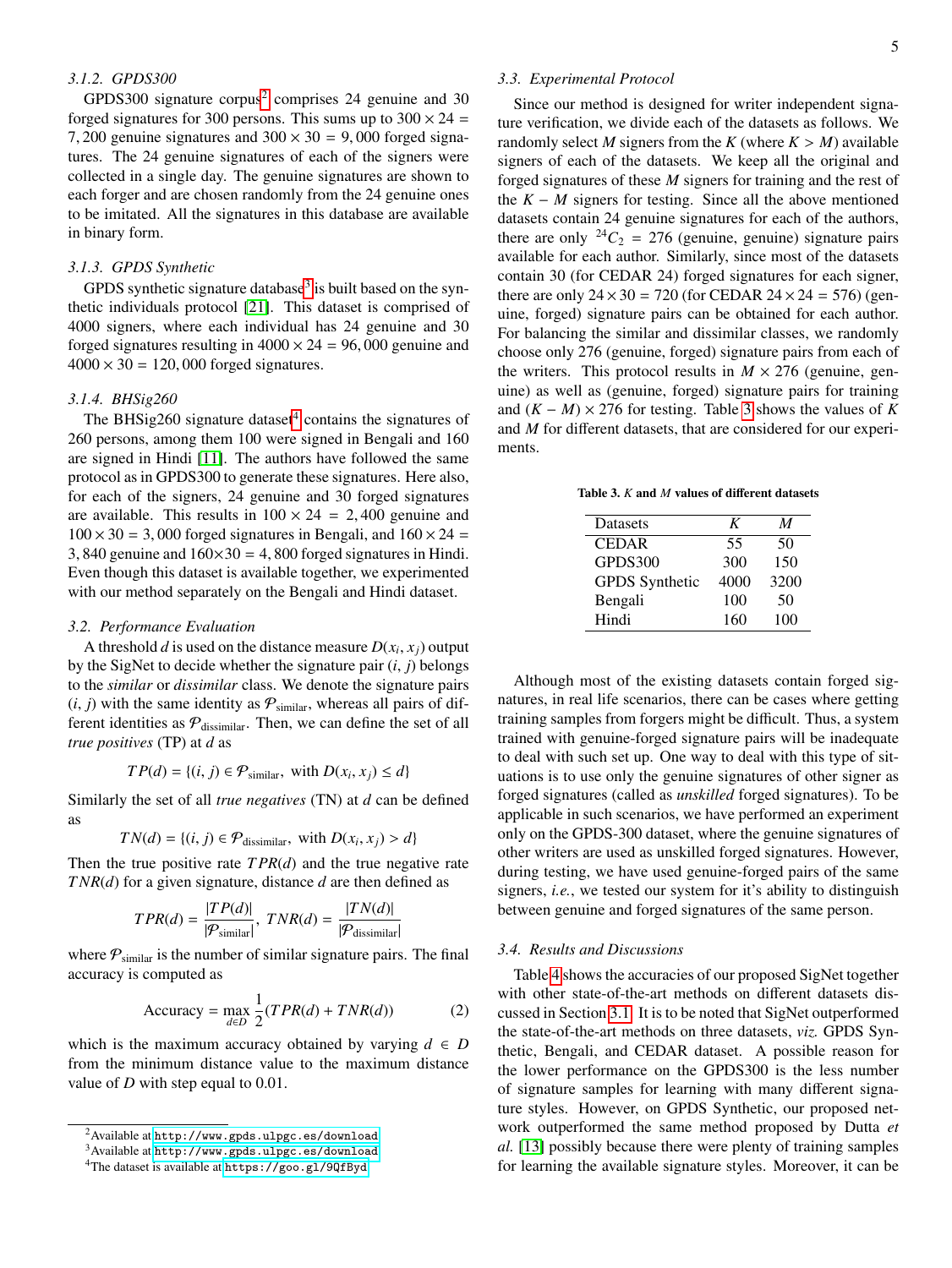<span id="page-5-0"></span>Table 4. Comparison of the proposed method with the state-of-the-art methods on various signature databases.

| Databases                              | State-of-the-art Methods                   | #Signers | Accuracy | FAR   | <b>FRR</b> |
|----------------------------------------|--------------------------------------------|----------|----------|-------|------------|
| <b>CEDAR Signature Database</b>        | Word Shape (GSC) (Kalera et al. [5])       | 55       | 78.50    | 19.50 | 22.45      |
|                                        | Zernike moments (Chen and Srihari [22])    | 55       | 83.60    | 16.30 | 16.60      |
|                                        | Graph matching (Chen and Srihari [12])     | 55       | 92.10    | 8.20  | 7.70       |
|                                        | Surroundedness features (Kumar et al. [8]) | 55       | 91.67    | 8.33  | 8.33       |
|                                        | Dutta <i>et al.</i> [13]                   | 55       | 100.00   | 0.00  | 0.00       |
|                                        | SigNet                                     | 55       | 100.00   | 0.00  | 0.00       |
| GPDS 300 Signature Corpus              | Ferrer et al. [7]                          | 160      | 86.65    | 12.60 | 14.10      |
|                                        | Vargas et al. [23]                         | 160      | 87.67    | 14.66 | 10.01      |
|                                        | Solar et al. [24]                          | 160      | 84.70    | 14.20 | 16.40      |
|                                        | Kumar et al. [8]                           | 300      | 86.24    | 13.76 | 13.76      |
|                                        | Dutta et al. [13]                          | 300      | 88.79    | 11.21 | 11.21      |
|                                        | SigNet                                     | 300      | 76.83    | 23.17 | 23.17      |
|                                        | SigNet (unskilled forged)                  | 300      | 65.36    | 34.64 | 34.64      |
| <b>GPDS</b> Synthetic Signature Corpus | Dutta <i>et al.</i> [13]                   | 4000     | 73.67    | 28.34 | 27.62      |
|                                        | SigNet                                     | 4000     | 77.76    | 22.24 | 22.24      |
| Bengali                                | Pal et al. [11]                            | 100      | 66.18    | 33.82 | 33.82      |
|                                        | Dutta et al. [13]                          | 100      | 84.90    | 15.78 | 14.43      |
|                                        | SigNet                                     | 100      | 86.11    | 13.89 | 13.89      |
| Hindi                                  | Pal et al. [11]                            | 100      | 75.53    | 24.47 | 24.47      |
|                                        | Dutta et al. [13]                          | 100      | 85.90    | 13.10 | 15.09      |
|                                        | SigNet                                     | 100      | 84.64    | 15.36 | 15.36      |
|                                        |                                            |          |          |       |            |

observed that our system trained on genuine-unskilled forged pairs is outperformed by the system trained on genuine-forged examples. This is quite justified and very intuitive as identifying forgeries of a signature needs attention to minute details of one's signature, which can not be captured when unskilled forged signatures (*i.e.*genuine signatures of other signers) are used as training examples.



<span id="page-5-1"></span>Fig. 3. Accuracies obtained by *SigNet* with cross dataset settings.

To get some ideas on the generalization of the proposed network and the strength of the models learned on different datasets, we performed a second experiment with cross dataset settings. To do this, at a time, we have trained a model on one of the above mentioned datasets and tested it on all the other corpus. We have repeated this same process over all the datasets.

The accuracies obtained by SigNet on the cross dataset settings are shown in Figure [3,](#page-5-1) where the datasets used for training are indicated in rows and the datasets used for testing are exhibited along columns. It is to be observed that for all the datasets, the highest accuracy is obtained with a model trained on the same dataset. This implies all the datasets have some distinctive features, despite the fact that, CEDAR, GPDS300 and GPDS Synthetic datasets contain signatures with nearly same style (some handwritten letters with initials etc.). However, this fact is justifiable in case of BHSig260 dataset, because it contains signatures in Indic script and the signatures generally look like normal text containing full names of persons. Therefore, it is probable that the network models some script based features in this case. Furthermore, it is usually noted that the system trained on a comparatively bigger and diverse dataset is more robust than the others, which is the reason why better average accuracies are obtained by the model trained on GPDS Synthetic and GPDS300. These experiments strongly show the possibility of creating signature verification system in those cases where training is not possible due to the dearth of sufficient data. In those situation, a robust pretrained model could be used with a lightweight fine tuning on the available specific data. We also thought of the situation where the forger not knowing the real identity of the person, he or she introduces his signature or scribbling which has more variations than the skilled forged ones. To evaluate this, we used the trained model on GPDS300 (trained with skilled forgery) and tested it on signatures placed against a random forgery (*i.e.*genuine signature of another person) giving an expected increase in performance with 79.19% accuracy rate in GPDS300 dataset (keeping rest of the experimental setup same). This also proves that the model trained to find subtle differences in signature, also performs well when the variations in signatures are large.